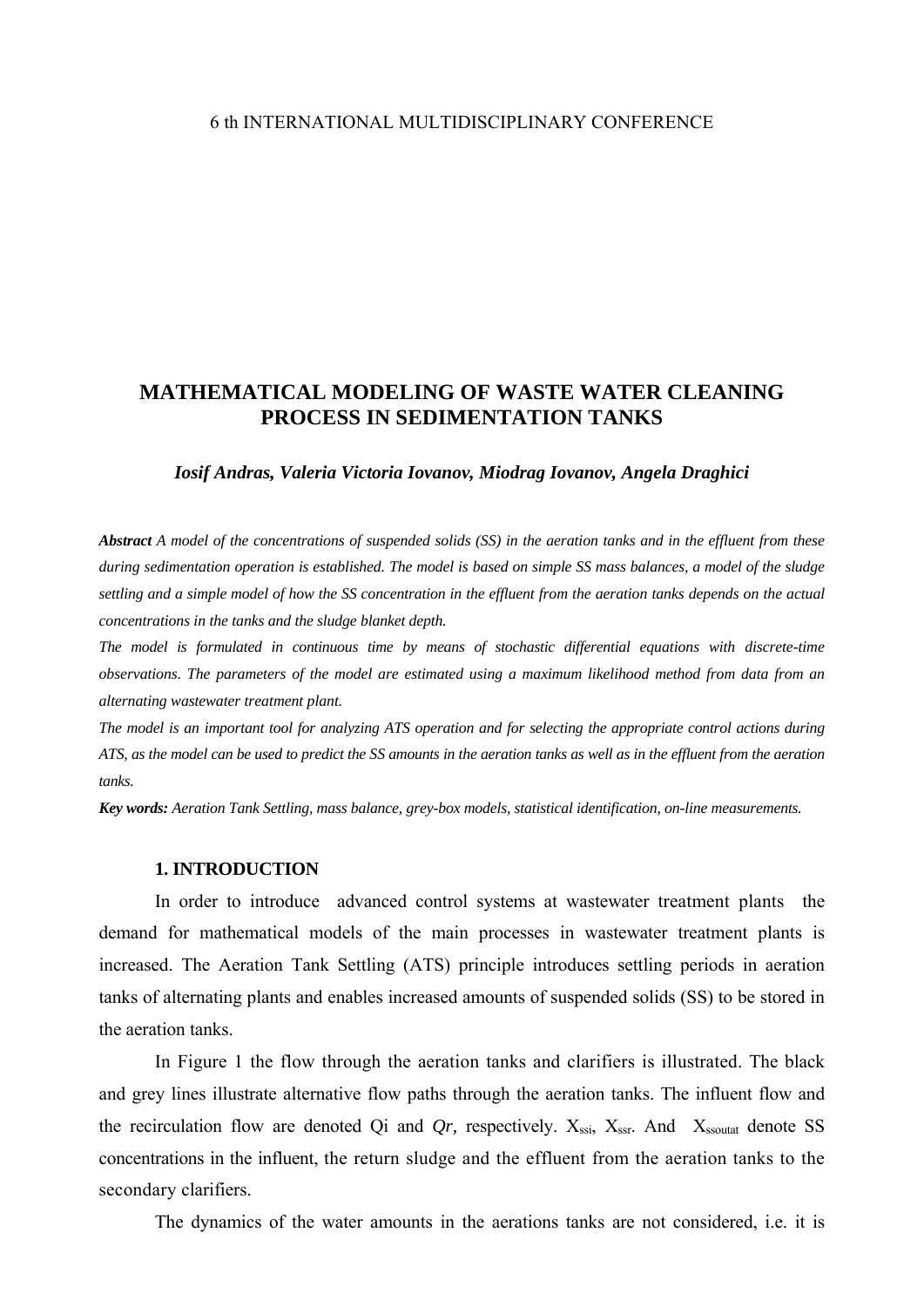assumed that the flows to and from each of the aeration tanks are the same  $(Q_i + Q_r)$ .

 Furthermore, the SS concentration in the flow between the two aeration tanks is assumed to be the average SS concentration in the feeding tank. When the feeding tank is fully mixed, this assumption is fulfilled, but when settling occurs it is an approximation.

## **2. MASS BALANCE EQUATIONS**

The mass balance equations for each of the aeration tanks depend on the actual flow path designated  $f_p$ . When  $f_p = 1$  the influent flow is directed to aeration tank 1, and the effluent flow is taken from tank 2.  $f_p$  is 0 when the opposite flow path is applied. With  $V_{ab}$ ,  $X_{ssm}$ <sup>1</sup> and  $X_{ssm}$ <sup>2</sup> denoting the volume of each of the equally sized aeration tanks and the average SS concentrations in tank 1 and 2, respectively, the mass balance equations can be established.



*Figure 1. Flow path through aeration tank pair in an alternating WWTP*

For  $f_p = 1$  the mass balance equations for the aeration tanks are:

$$
\int \frac{dX_{ssml}}{dt} = \frac{Q_i \cdot X_{ssi} + Q_r \cdot X_{ssr} - (Q_i + Q_r) \cdot X_{ssml}}{V_{at}}
$$
\n(1)

$$
\left(\frac{dX_{ssm2}}{dt} = \frac{(Q_i + Q_r) \cdot X_{ssm1} - (Q_i + Q_r) \cdot X_{ssoutat}}{V_{at}}\right)
$$
 (2)

For  $f_p = 0$  the mass balance equations are:

$$
\int \frac{dX_{ssml}}{dt} = \frac{(Q_i + Q_r) \cdot X_{ssm2} - (Q_i + Q_r) \cdot X_{ssoutat}}{V_{at}}
$$
\n(3)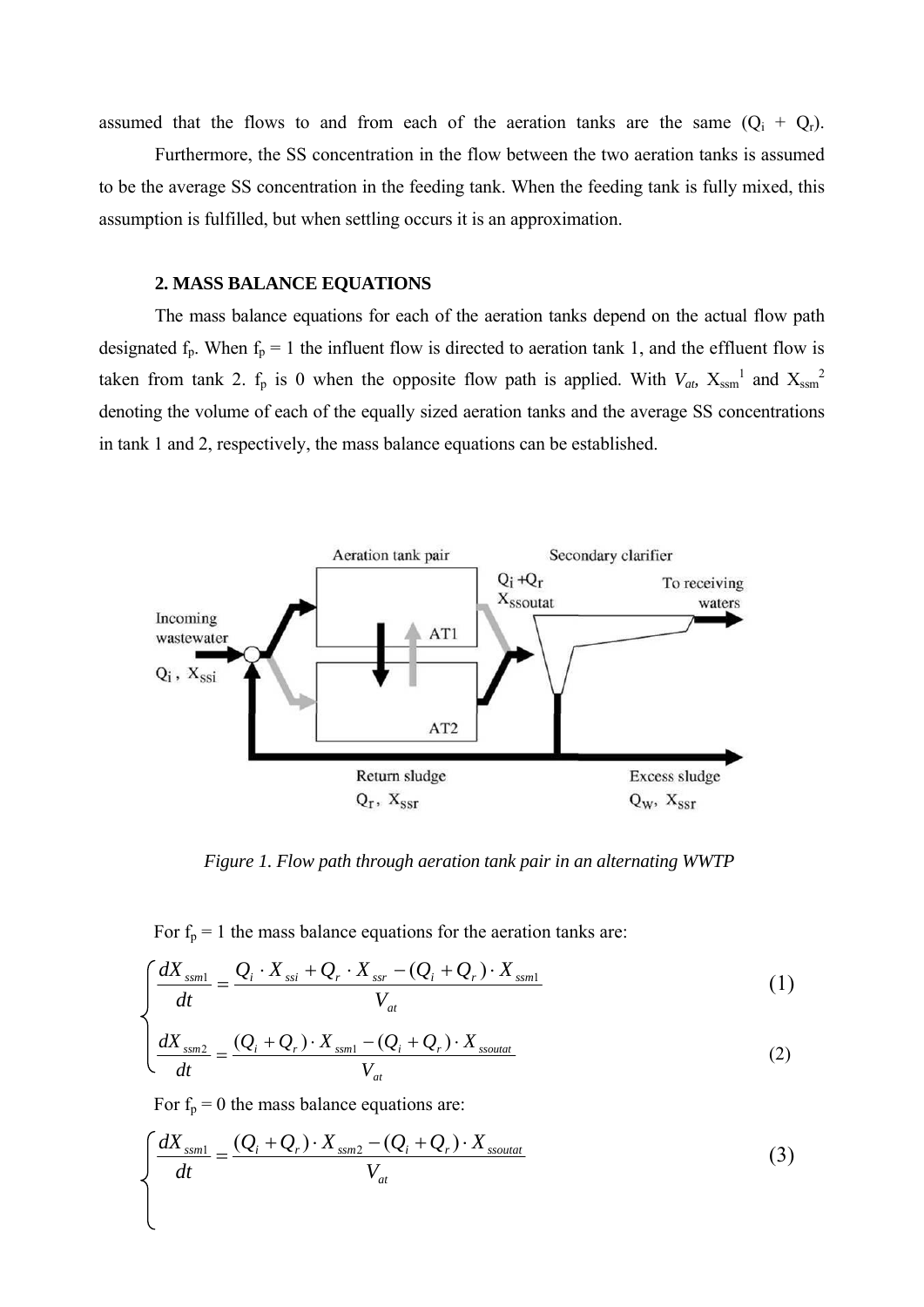$$
\frac{dX_{ssm2}}{dt} = \frac{(Q_i \cdot X_{ssi} + Q_r \cdot X_{ssr}) - (Q_i + Q_r) \cdot X_{ssm2}}{V_{at}}
$$
(4)

The flow path variable can be used to combine equation (1) with (3) and equation (2) with (4) into one equation per aeration tank:

$$
\begin{cases}\n\frac{dX_{ssml}}{dt} = f_p \cdot \frac{Q_i \cdot X_{ssi} + Q_r \cdot X_{ssr} - (Q_i + Q_r) \cdot X_{ssml}}{V_{at}} + \\
+ (1 - f_p) \cdot \frac{(Q_i + Q_r) \cdot X_{ssm2} - (Q_i + Q_r) \cdot X_{ssoutat}}{V_{at}} \quad (5) \\
\frac{dX_{ssm2}}{dt} = f_p \cdot \frac{(Q_i + Q_r) \cdot X_{ssml} - (Q_i + Q_r) \cdot X_{ssoutat}}{V_{at}} + \\
+ (1 - f_p) \cdot \frac{(Q_i \cdot X_{ssi} + Q_r \cdot X_{ssr}) - (Q_i + Q_r) \cdot X_{ssm2}}{V_{at}} \quad (6)\n\end{cases}
$$

When mixing is stopped in an aeration tank, the suspended solids settle. A simple two layer model, where the water in the layer above the sludge blanket is assumed to be clear water, and the layer under the sludge blanket is assumed to contain all the SS fully mixed, is used. The settling velocity for the sludge blanket is modeled according to

$$
\frac{dd_{sb}}{dt} = V_0 e^{-n_v X_{sssl}} \tag{7}
$$

where  $d_{sb}$  and  $X_{sssl}$  denote the sludge blanket depth and the SS concentration in the sludge layer, respectively, see Figure 2, and  $V_0$  and  $n<sub>v</sub>$  are sludge volume index *(SVI)* dependent parameters.



*Figure 2. Two layer model of settling in an aeration tank.*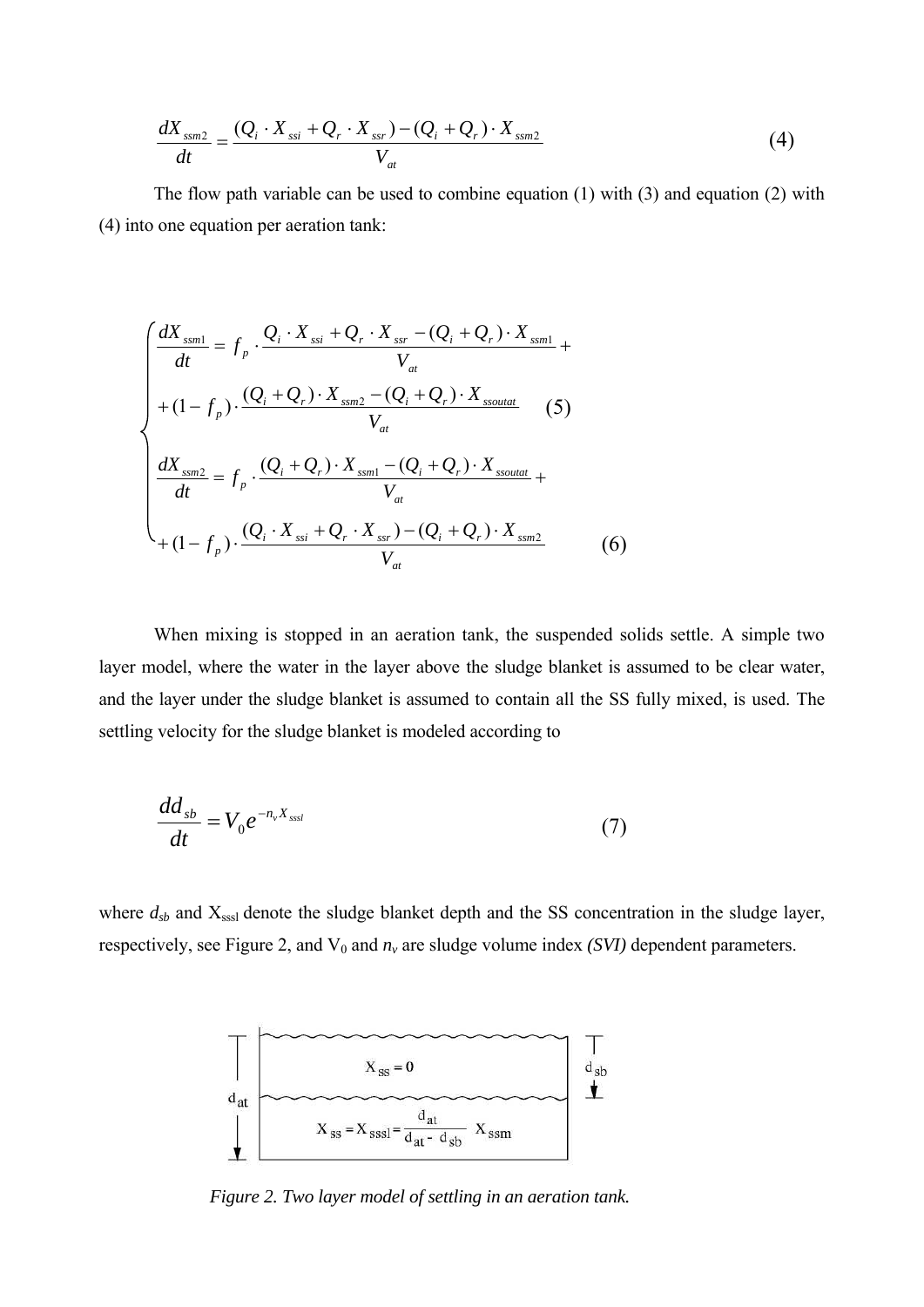For simplicity we use the expressions:

$$
\begin{cases}\nV_0 = (17.4e^{-0.01135SVt} + 3.931) \\
n_v = (-0.9834e^{-0.00581SVt} + 1.043)\n\end{cases}
$$
\n(8)

If sludge blanket depth measurements are available,  $V_0$  and  $n_v$  can be estimated.

As the volume of the sludge layer is *at*  $a_t = a_{sb}$  *y*  $a_t$ *d*  $\frac{(d_{at}-d_{sb})V_{at}}{M}$ , the average SS concentration in the sludge layer is:

$$
X_{sssl} = \frac{d_{at}}{d_{at} - d_{sb}} \cdot X_{ssm}
$$
 (9)

where  $X_{\text{ssm}}$  is the average SS concentration in the aeration tank.

When the tank is fully mixed, the sludge blanket depth is 0. When mixing is switched on, *dsb* tends towards zero, which is modeled by:

$$
\frac{dd_{sb}}{dt} = -\frac{1}{\tau_{mix}} d_{sb} \tag{10}
$$

where  $\tau_{\text{mix}}$  is a mixing capacity dependent time constant.

We introduce the mixing signals *m1* and *m2* for aeration tank 1 and 2, respectively. The mixing signals are 1 when the corresponding aeration tank is mixed and 0 otherwise. The signals can then be used to combine the settling equation (7) with the mixing equation (10) for each of the aeration tanks:

$$
\frac{dd_{sb1}}{dt} = l(m_1)(-\frac{1}{\tau_{mix}}d_{sb1}) + (1-l(m_1))V_0e^{-n_vX_{sssl_1}}
$$
\n(11)

$$
\frac{dd_{sb_2}}{dt} = l(m_2)(-\frac{1}{\tau_{mix}}d_{sb_2}) + (1-l(m_2))V_0e^{-n_v X_{sssl_2}}
$$
\n(12)

Here, the aeration tank number is introduced on the sludge blanket depth and average SS concentration variables so that  $dsb_1$ ,  $dsb_2$ ,  $X_{sssl1}$  and  $X_{sssl2}$  designates the sludge blanket depths and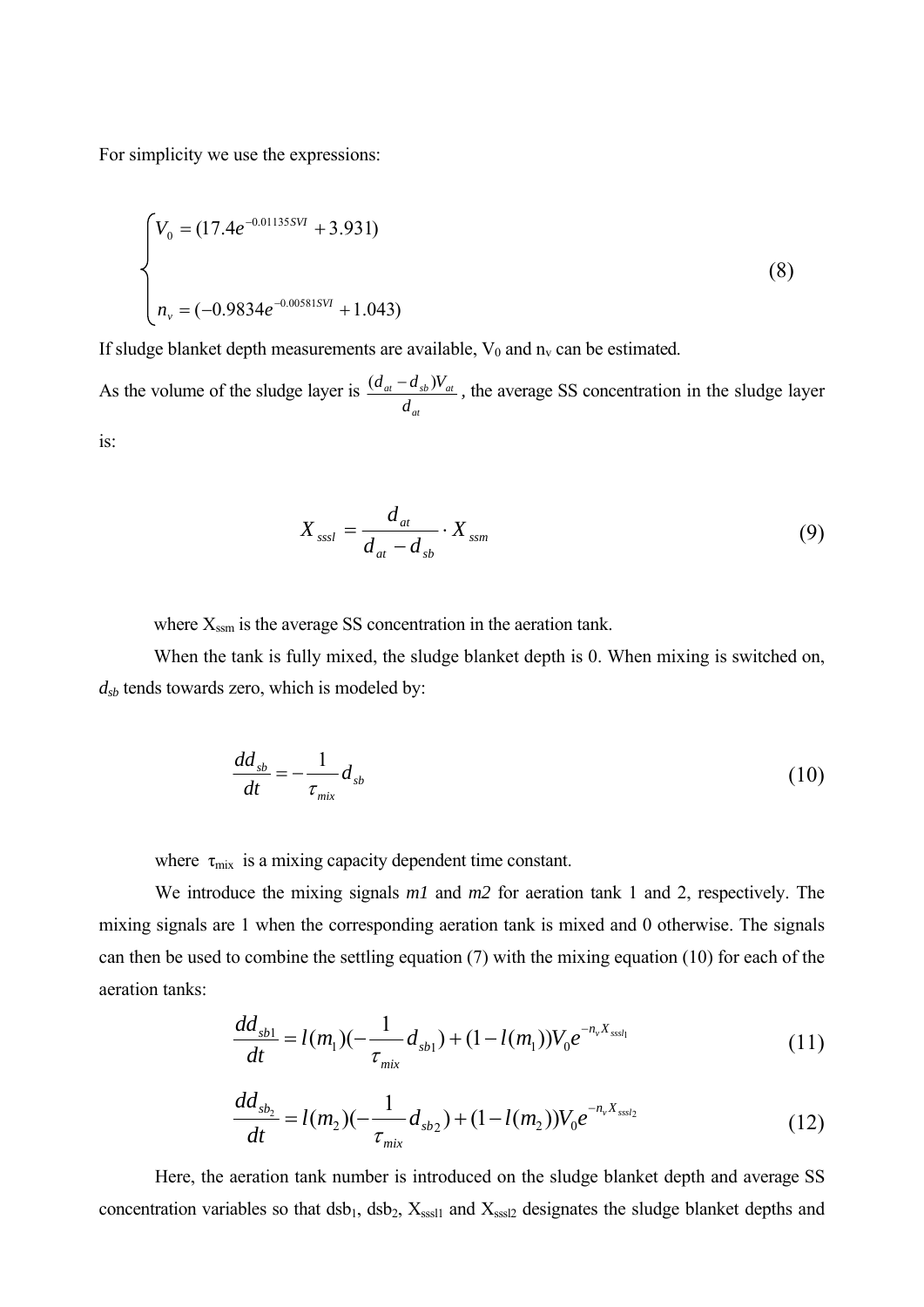average SS concentrations in aeration tank 1 and 2, respectively.

The SS concentration in the effluent from an aeration tank is modeled as a function of the suction depth, dsuct and the SS concentration in the sludge layer:

$$
X_{\text{ssoutat}} = \begin{cases} \frac{d_{\text{such}} - d_{\text{sb}}}{d_{\text{such}}} X_{\text{ssst}} & \text{pentru} \quad d_{\text{such}} \ge d_{\text{sb}} \\ 0 & \text{in} \quad \text{rest} \end{cases} \tag{13}
$$

The suction depth is expected to depend on the flow and is modelled as:

$$
d_{\text{succ}} = d_0 \left( \frac{Q_i + Q_r}{Q_0} \right)^{b_{\text{succ}}} \tag{14}
$$

where  $d_0$  and  $b_{\text{such}}$  are positive parameters and  $Q_0 = 1000 \text{ m}^3/\text{h}$ . Combining. (9) and (13) yields

$$
X_{\text{ssoutat}} = \frac{d_{\text{suct}} - d_{\text{sb}}}{d_{\text{suct}}} \cdot \frac{d_{\text{at}}}{d_{\text{at}} - d_{\text{sb}}} \cdot X_{\text{ssm}} = \frac{1 - \frac{d_{\text{sb}}}{d_{\text{suct}}}}{1 - \frac{d_{\text{sb}}}{d_{\text{at}}}} \cdot X_{\text{ssm}} \quad \text{for} \quad d_{\text{suct}} > d_{\text{sb}} \tag{15}
$$

To enable smooth changes in  $X_{\text{ssoutat}}$  when the point  $d_{\text{such}} = d_s b$  is passed a smooth threshold function is introduced. Here, the logistic function:

$$
l(x) = l(x, a, b) = \frac{1}{1 + e^{\frac{a - x}{b}}}
$$
\n(16)

is used. For  $x = a$  the logistic function is 0.5, i.e. the value of *a* determines the midpoint of the switch between 0 and 1. By appropriate selection of a and *b* the change between 0 and 1 of *l(x, a, b)* can be controlled. In Figure 3 the logistic function is shown for *a* = 0 and 3 different values of *b*. In the following  $b > 0$  is assumed.

The logistic function (16) is used to calculate  $X_{\text{ssoutat}}$  while the flow path variable is used to select the discharge tank:

$$
X_{\text{ssoutat}} = f_p(l(d_{\text{suct}} - d_{\text{sb2}}) \cdot \frac{1 - d_{\text{sb2}} / d_{\text{suct}}}{1 - d_{\text{sb2}} / d_{\text{at}}} \cdot X_{\text{ssm2}}) +
$$
  
+ 
$$
(1 - f_p)(l(d_{\text{suct}} - d_{\text{sb1}}) \cdot \frac{1 - d_{\text{sb1}} / d_{\text{suct}}}{1 - d_{\text{sb1}} / d_{\text{at}}} \cdot X_{\text{ssm1}})
$$
(17)